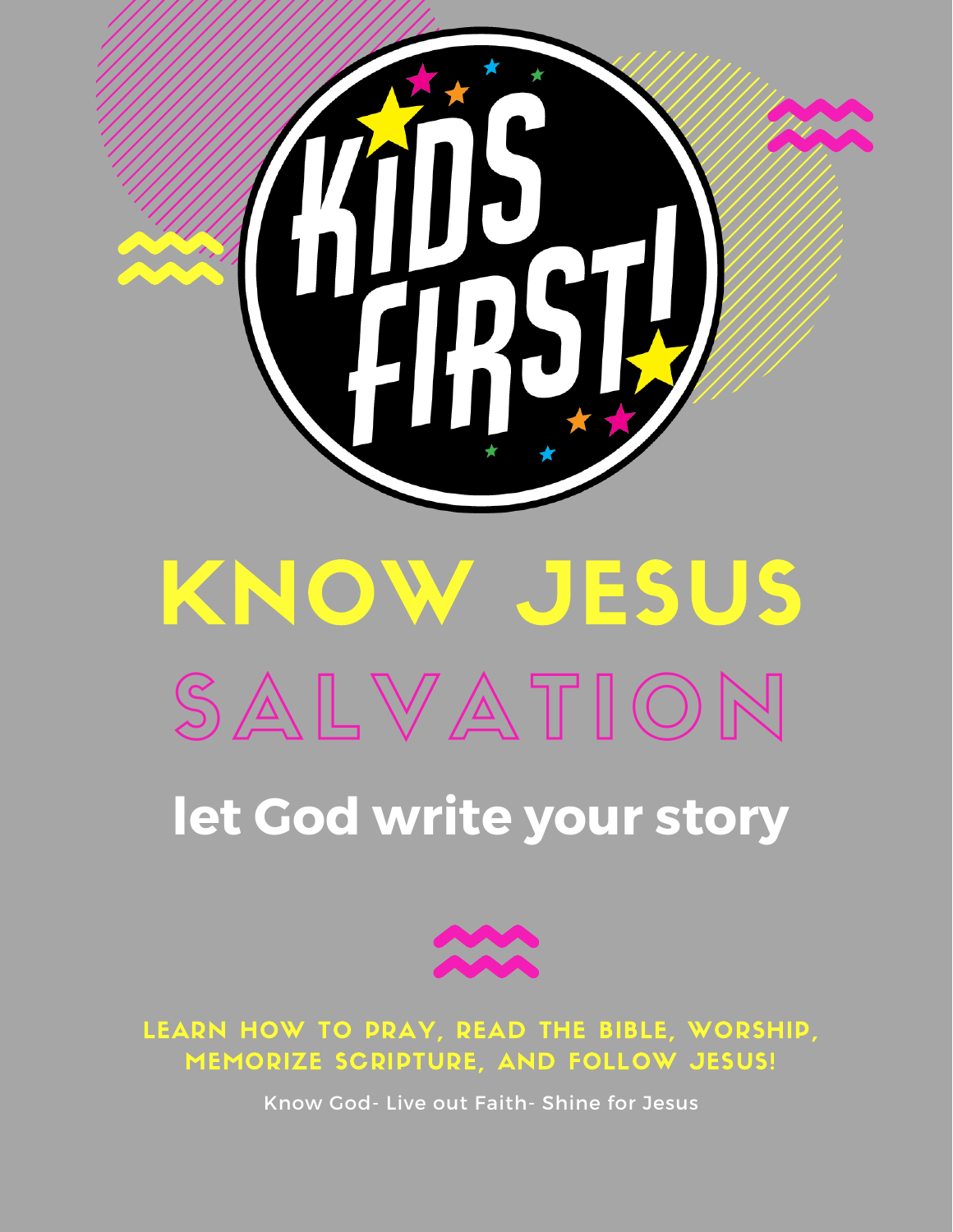God/Yoves you. And you made the best decision of your life by choosing to love

HIM.

Guess what?

The angels are having a PARTY in heaven RIGHT now because you asked Jesus to be your Savior! You are His treasure! You are His creation! You are His delight! You are the one He came to rescue!

You have taken your first step on the greatest journey of your life.

The pages in this book will help you take each step in this journey. It is all designed to help you learn how to live out your faith in Jesus!

Let's Begin!

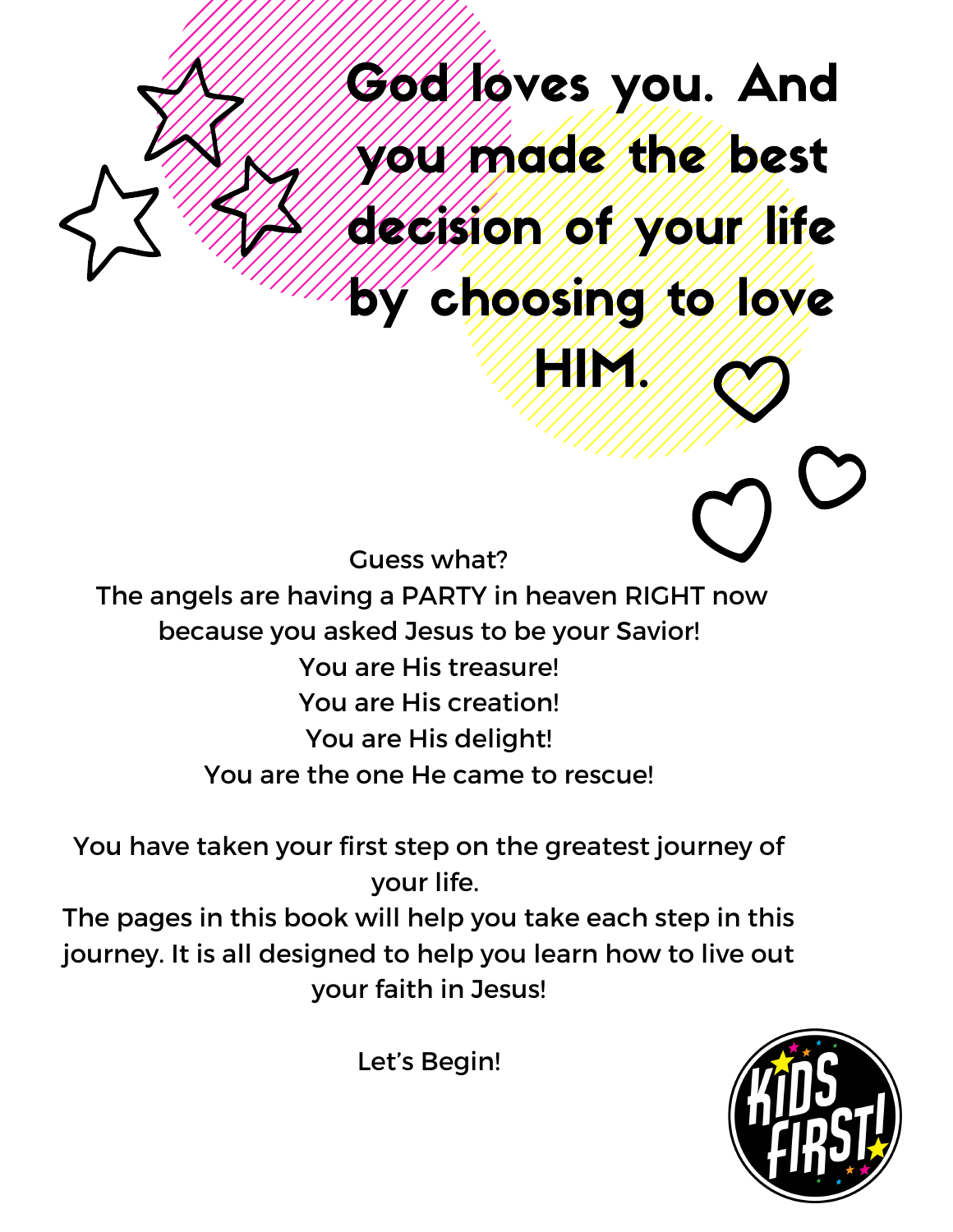#### PRAYER A

A conversation between you and God Speak from your heart

| GO!<br>Go to God<br>with<br>everything! | <b>PAUSE!</b><br><b>Stop to</b><br>worship<br>and thank<br>Him. | <b>STOP!</b><br>Listen to<br>what He is<br>speaking<br>to you. |
|-----------------------------------------|-----------------------------------------------------------------|----------------------------------------------------------------|
| <b>REPENT!</b>                          | ASK!                                                            | <b>REJOICE!</b>                                                |
| Tell Jesus                              | <b>Tell Him</b>                                                 | <b>Rest</b>                                                    |
| you are                                 | what you                                                        | <b>because</b>                                                 |
| sorry for                               | need and                                                        | God is for                                                     |
| sin and to                              | ask for His                                                     | you!                                                           |
| help you                                | help.                                                           |                                                                |
| be made                                 |                                                                 |                                                                |
| new.                                    |                                                                 |                                                                |
|                                         |                                                                 |                                                                |

You probably already know that you can talk to Jesus. But...did you know He wants to speak to you too? It could be with words...it could be a Bible verse that comes to memory...it could be the words of a worship song...it could be a sense of peace or joy in your heart. God always has a unique way of letting you know that He is there and is listening to YOU.

Listen



How do we pray? Here's the key!

- 1. Have a private place to pray, one without distraction and nobody bothering you.
- 2. Don't worry about timewhether it's 1 minute or 100- this is a time to enjoy being with God.
- 3. You can talk to God about ANYTHING. Just like talking to a friend...only better.
- 4. Take time to listen for Him speaking to your heart. It helps you depend on Him and trust !
- 5. Ask for His wisdom in all things and to know Him more.

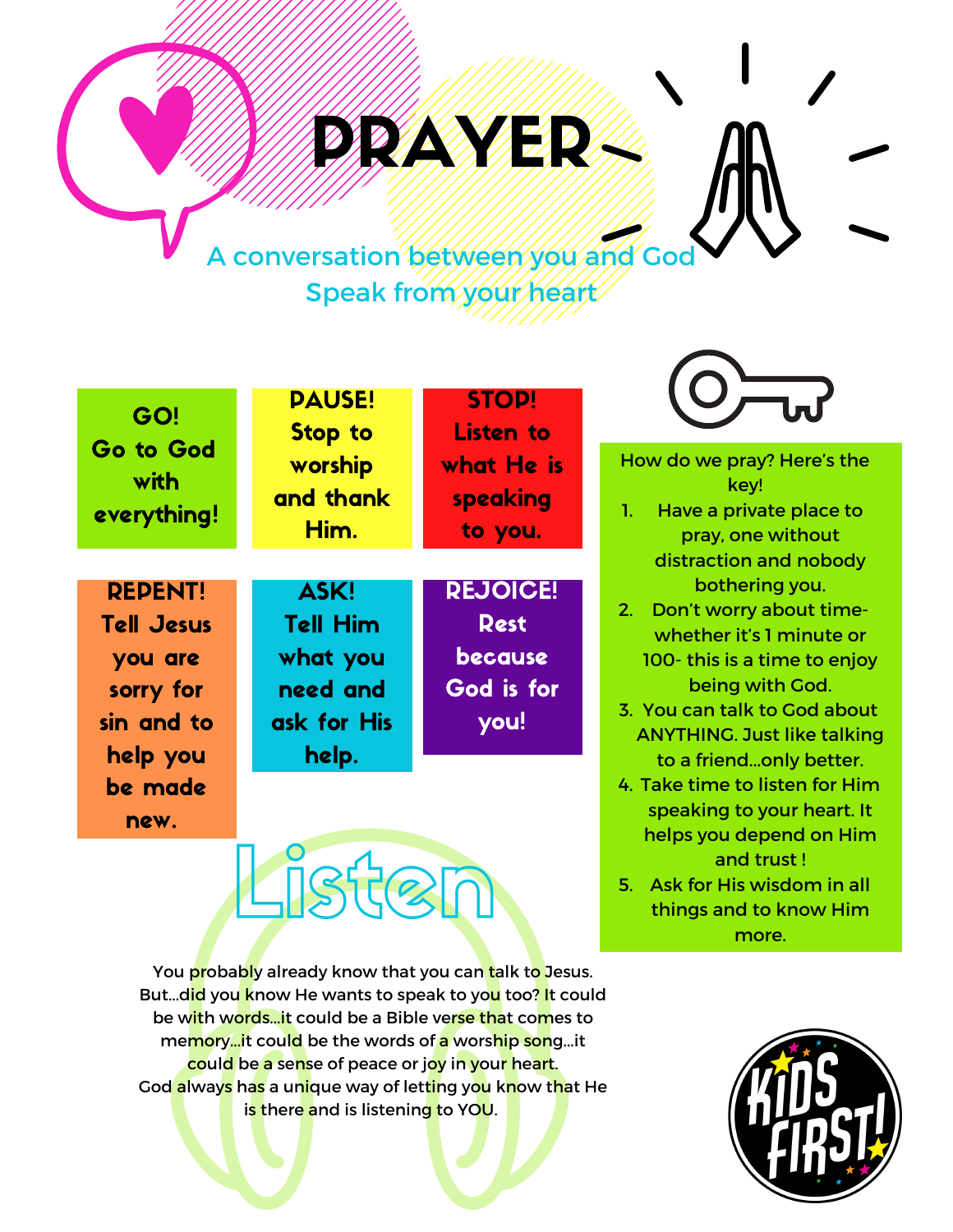

#### I'm asking God for... His answers are...

God always answers with yes, no, or WAIT.

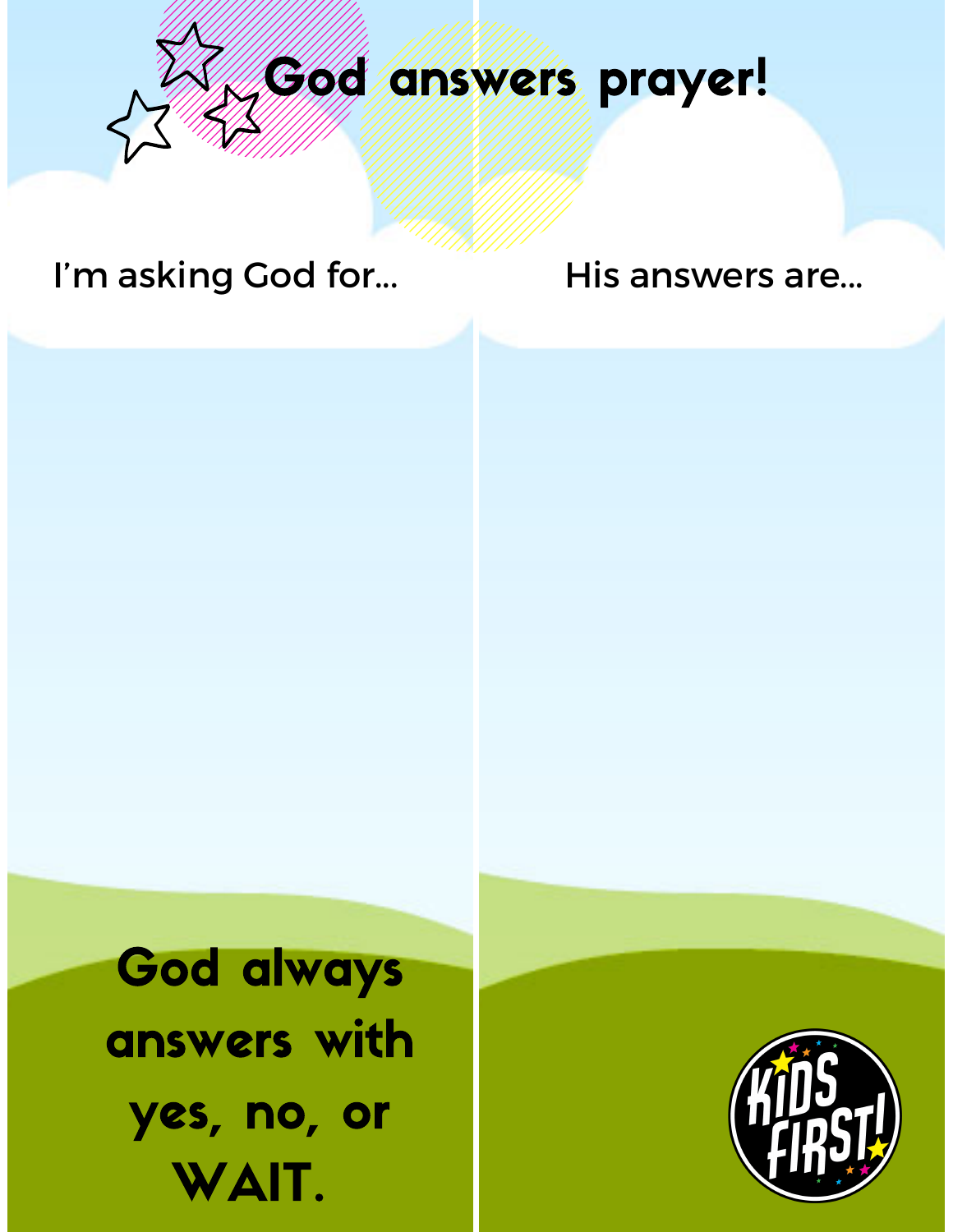#### READING THE BIBLE !



God's Word is ALIVE! It is full of treasure and wisdom that we seek and find when we love Jesus.



God's plan to rescue us and redeem us from sin. Jesus came to make us new creations! Every story always points back to Him. Reading His word helps us to know HIM more.

Start by reading the gospels! Use the chart below to keep track of what you are reading!

Matthew



Wanna dig deeper? Here's some tools!

- 1. Before you open your Bible to read, always pray, "God help me to know you more."
- 2. Begin with the Gospels (Matthew, Mark, Luke, and John) and the Psalms. Those teach us who Jesus is and how to praise.
- 3. Read to understand…you may only get through one verse! That's okay! Keep digging to know more.
- 4. If something is confusing or hard, talk to an adult who knows Jesus!
- Write down or highlight 5. verses that are special to you. His Word is alive!

| Mark        | 1234567891011 1213141516                                       |  |  |  |  |   |  |  |
|-------------|----------------------------------------------------------------|--|--|--|--|---|--|--|
| Luke        | 1 2 3 4 5 6 7 8 9 10 11 12 13 14 15 16 17 18 19 20 21 22 23 24 |  |  |  |  |   |  |  |
| <b>John</b> | 1 2 3 4 5 6 7 8 9 10 11 12 13 14 15 16 17 18 19 20 21          |  |  |  |  |   |  |  |
|             |                                                                |  |  |  |  | 2 |  |  |

1 2 3 4 5 6 7 8 9 10 11 12 13 14 15 16 17 18 19 20 21 22 23 24 25 26 27 28



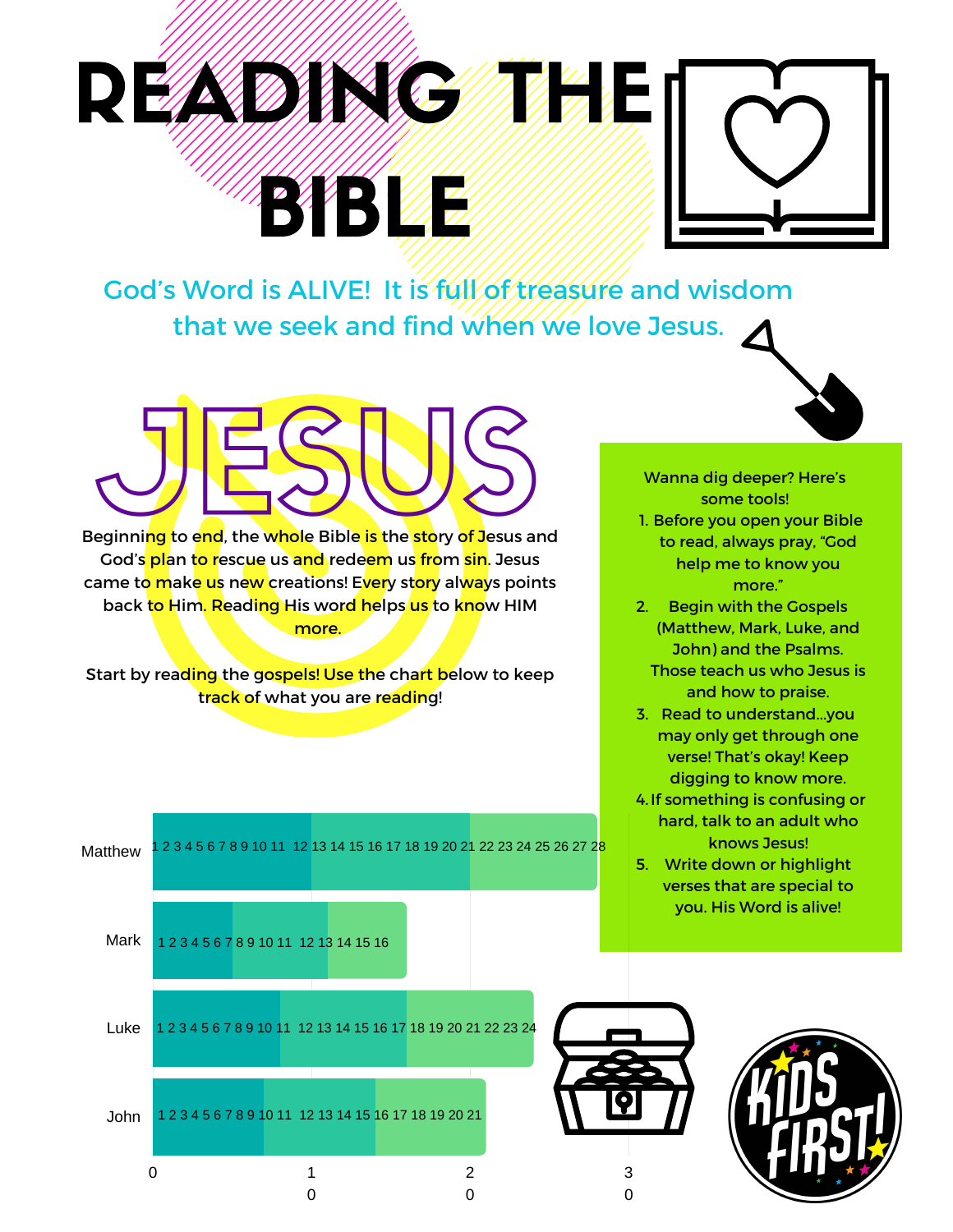



#### Scripture Verse I like... Why it's special to me...

The Bible tells us: - Who God is - His promises - How we should live - How we should act

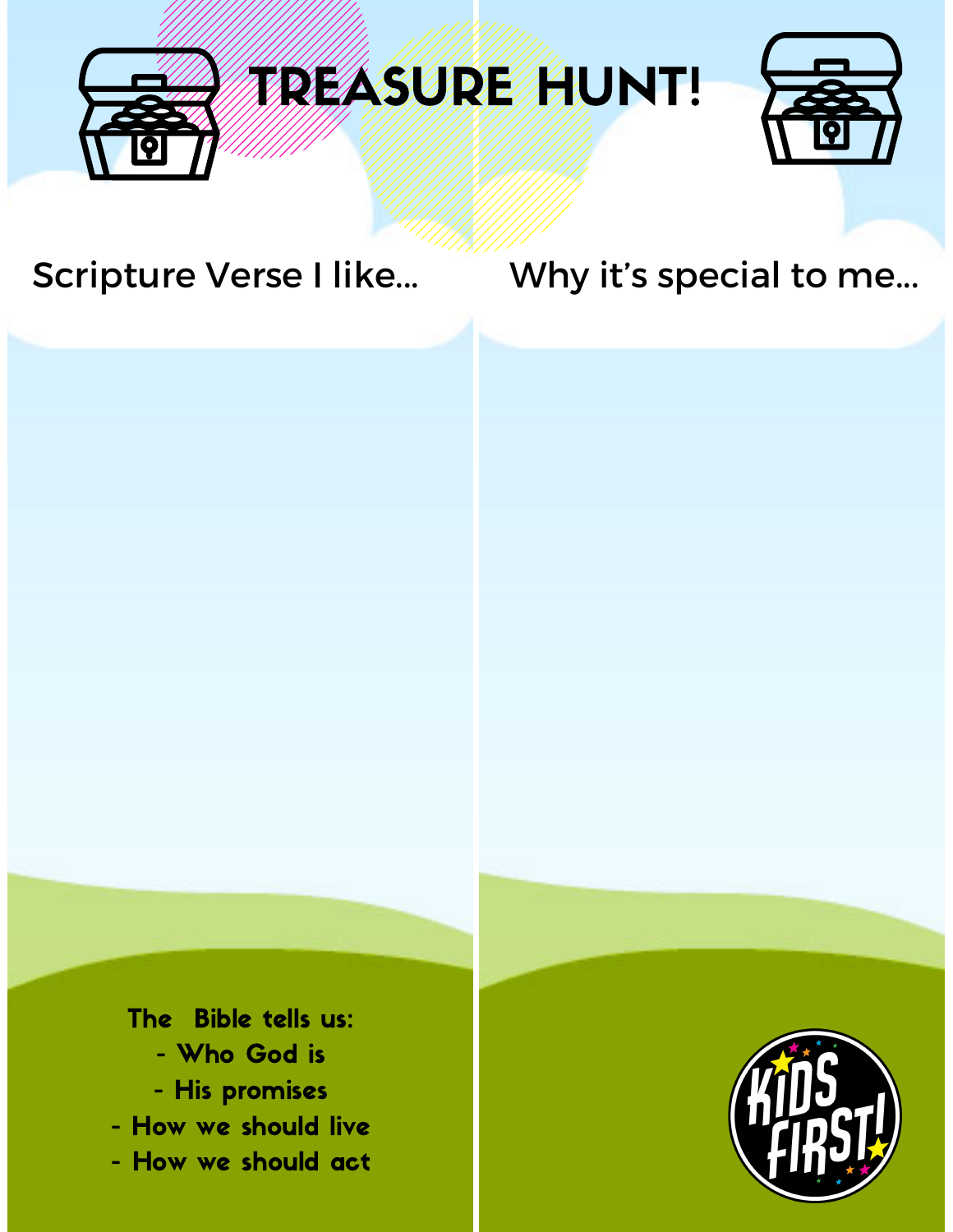## HIDE IN 1990 AND 1990 YOUR HEART

Memorizing scripture verses is like saving money in a piggy bank! You always have them when you need them. When you hide them in your heart, you always remind yourself of God's promises to you.



study? Grab a Kids First Scripture Verse Journal for your level! And don't just know it in your head, know it in your heart. Believe it! Trust it!



Make your brain stronger to remember verses with these tips!

- 1. Memorize the verse in chunks
- 2. Sing the words of the verse in a song
- Make hand motions for 3. each part of the verse
- Write the verse on a card 4. and keep it by your bed or a mirror so you can always remind yourself.
- 5. Make a picture to go along with the verse.
- 6. Say parts of the verse while throwing or kicking a ball.



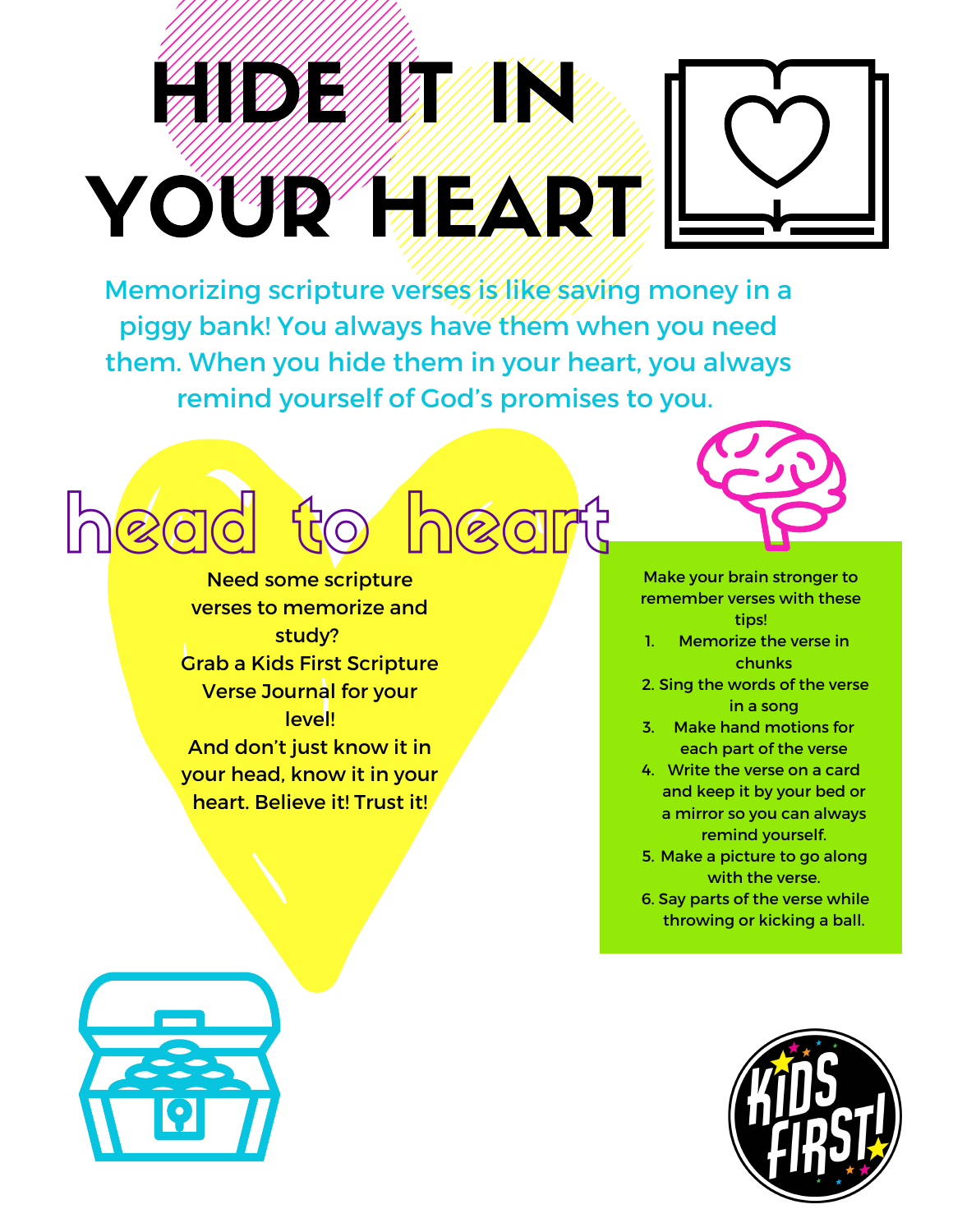# WORSHIP (1991)

WORSHIP EXPRESSES SOMETHING IN US THAT WE CAN'T DO WITH WORDS. SINGING AND LIFTING OUR HANDS CONNECTS US TO GOD'S HEART AND FILLS US WITH STRENGTH. WORSHIP DECLARES HIS PROMISES. IT SHOUTS VICTORY OVER FEAR. IT CELEBRATES HOW AWESOME HE IS. WORSHIP IS WHAT WE WILL DO FOR ETERNITY!



d

re

n ur !<br>!



1. Close your eyes and turn your heart towards Jesus. 2. Think about what He has done for you and how He has blessed you. 3. It's okay to close your eyes, raise your hands, sing loud, move around, or even be still and quiet as long as your heart is the song doesn't matter. What matters is connecting to Jesus and worshipping Him. We let out a sound declaring He is awesome!!

Whether you know the words or like

worshipping Jesus. Worship is not just in the church! 4. You can worship in the car, in your room, or with your family! ANYWHERE!



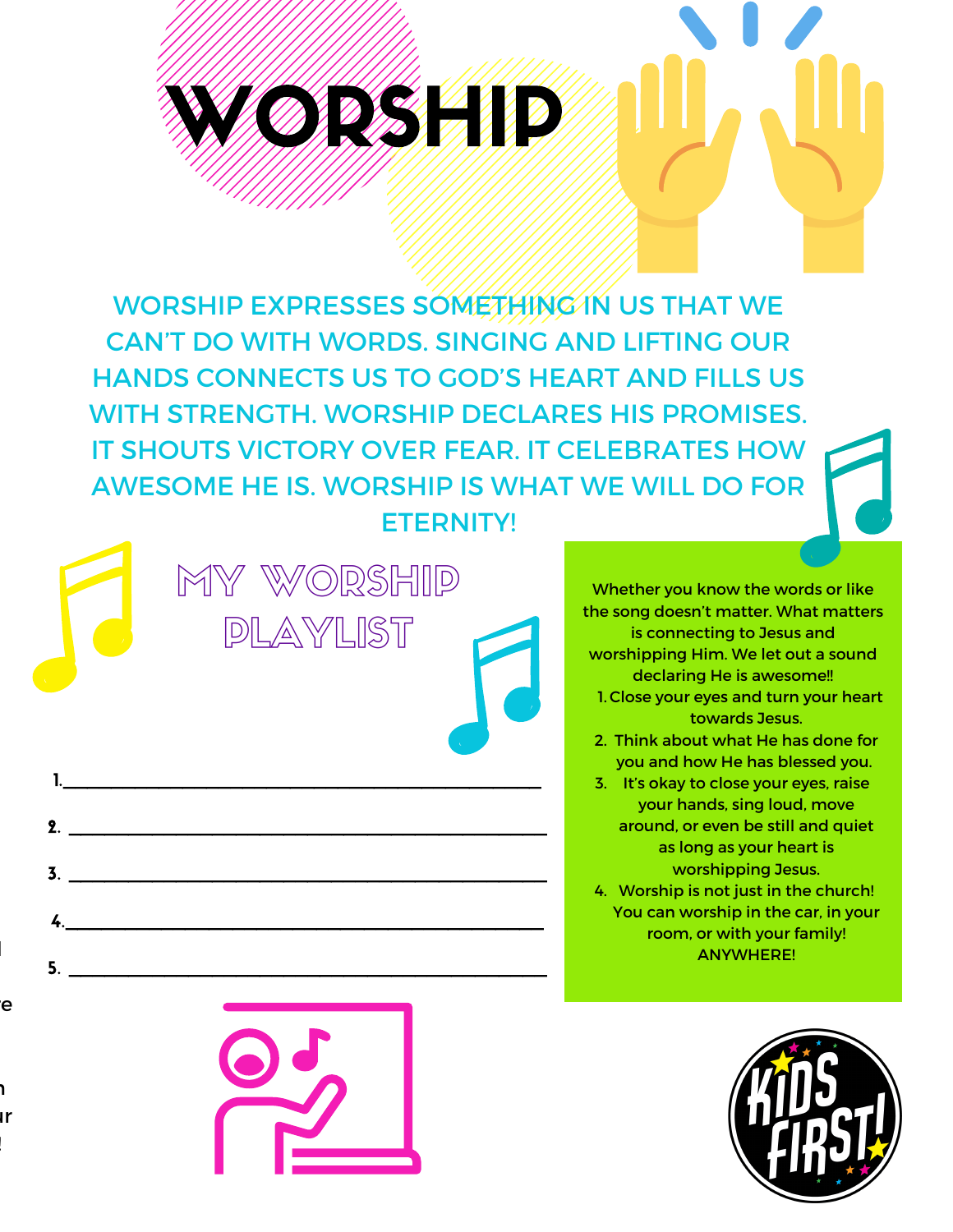# THE CHURCH CHURCH IS ALIVERS THE

CHURCH IS THE PLACE THAT WE COME EACH WEEK TO LEARN ABOUT JESUS AND BE FRIENDS WITH OTHERS WHO BELIEVE IN JESUS. BUT, DID YOU KNOW YOU ARE ALSO THE CHURCH? YOU CARRY GOD'S LOVE WHEREVER YOU GO!

WHATEVER WE LEARN ON SUNDAY, WE LIVE OUT THE REST OF THE WEEK.

REMEMBER, THE CHURCH "FEEDS" YOU, BUT YOU DON'T EAT JUST ONCE A WEEK, DO YOU?

YOU ALSO NEED TO BE PRAYING. READING THE BIBLE, AND WORSHIPPING AT HOME TO BE FULL OF GOD'S GOODNESS AND LOVE!

HOW CAN YOU BE THE CHURCH WHERE YOU ARE?

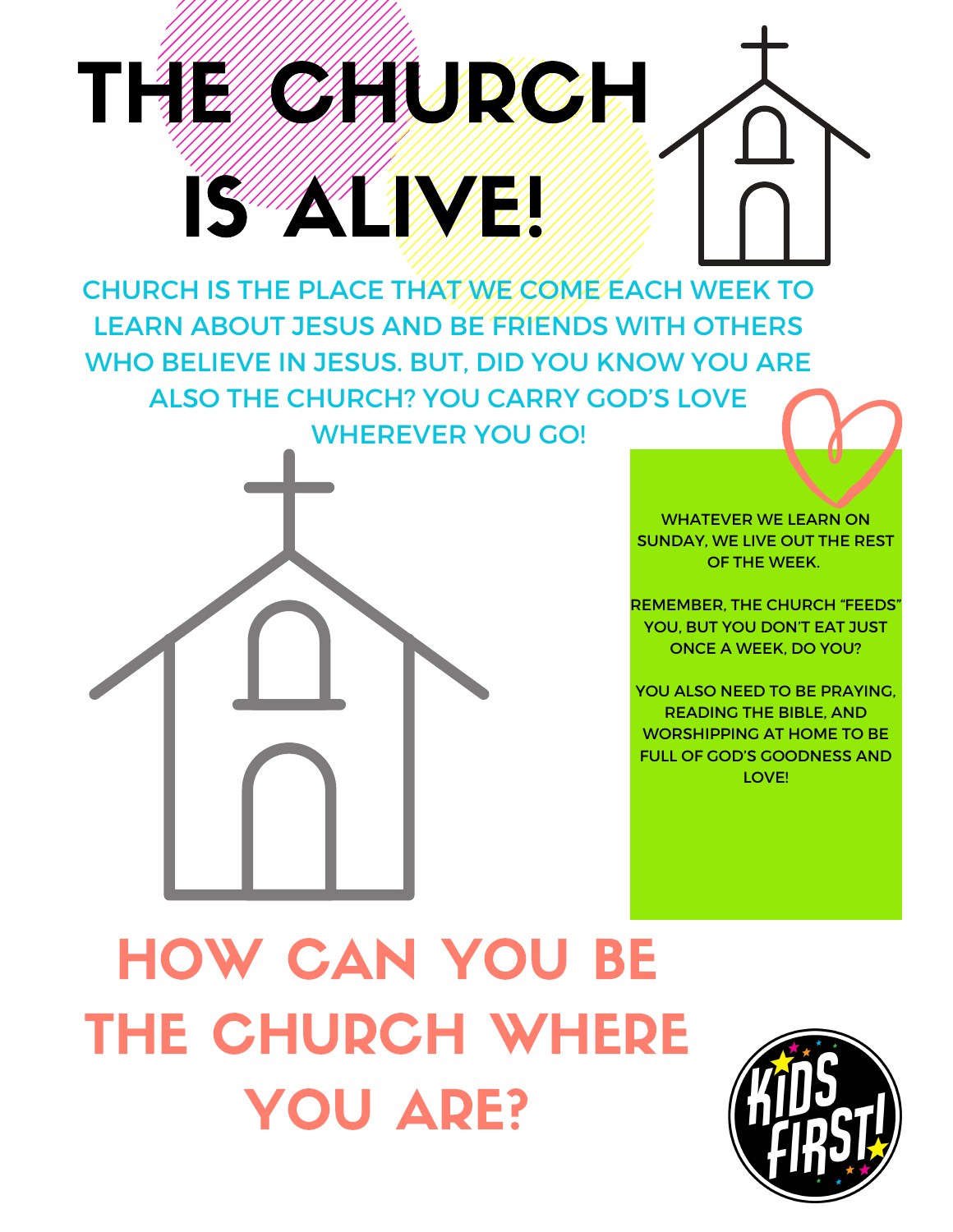## YOU BELONG HERE!

Church is AWESOME! Through the church, God places you in a family of people that believe in Him too! Living for Jesus is not always easy, but your church family can help you. It is a place that shines with God's love, generosity, and forgiveness!



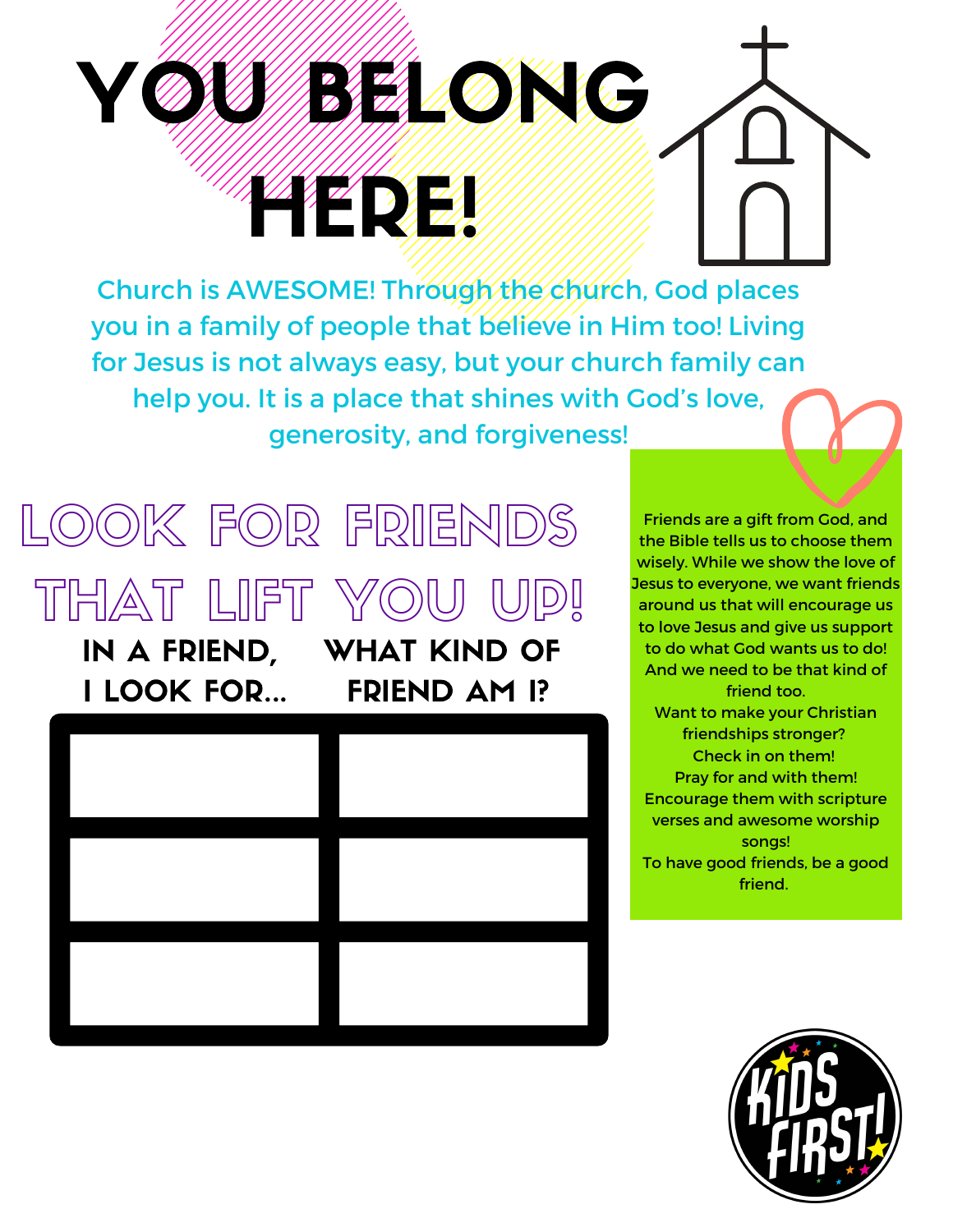

EVERYONE NEEDS TO KNOW ABOUT JESUS. GOD HAS PLACED YOU EXACTLY WHERE YOU ARE TO BE A LIGHT TO THOSE AROUND YOU. THIS IS YOUR MISSION FIELD!

> PEOPLE WHO NEED TO JESUS

HOW CAN I BE A WITNESS TO THEM?



#### BE A WITNESS!

TO BE A WITNESS MEANS TO REPRESENT WHO JESUS IS AND TO BE ON A MISSION TO SHOW HIS LOVE TO THE WORLD! THE KEY IS TO LET THE HOLY SPIRIT GUIDE YOU IN WHAT YOU SAY AND DO.

- Know your mission field- your family, friends, people at school, neighborhood, or on your team. God has put you in their lives! 1.
- Your words and actions need to match! If you talk about Jesus but don't live the way you should, people may not believe what you tell them. 2.
- When you feel a tug in your heart to say something, OBEY RIGHT AWAY! 3.

4. Don't look for immediate results! The most important thing is to work with God in bringing people to Him.